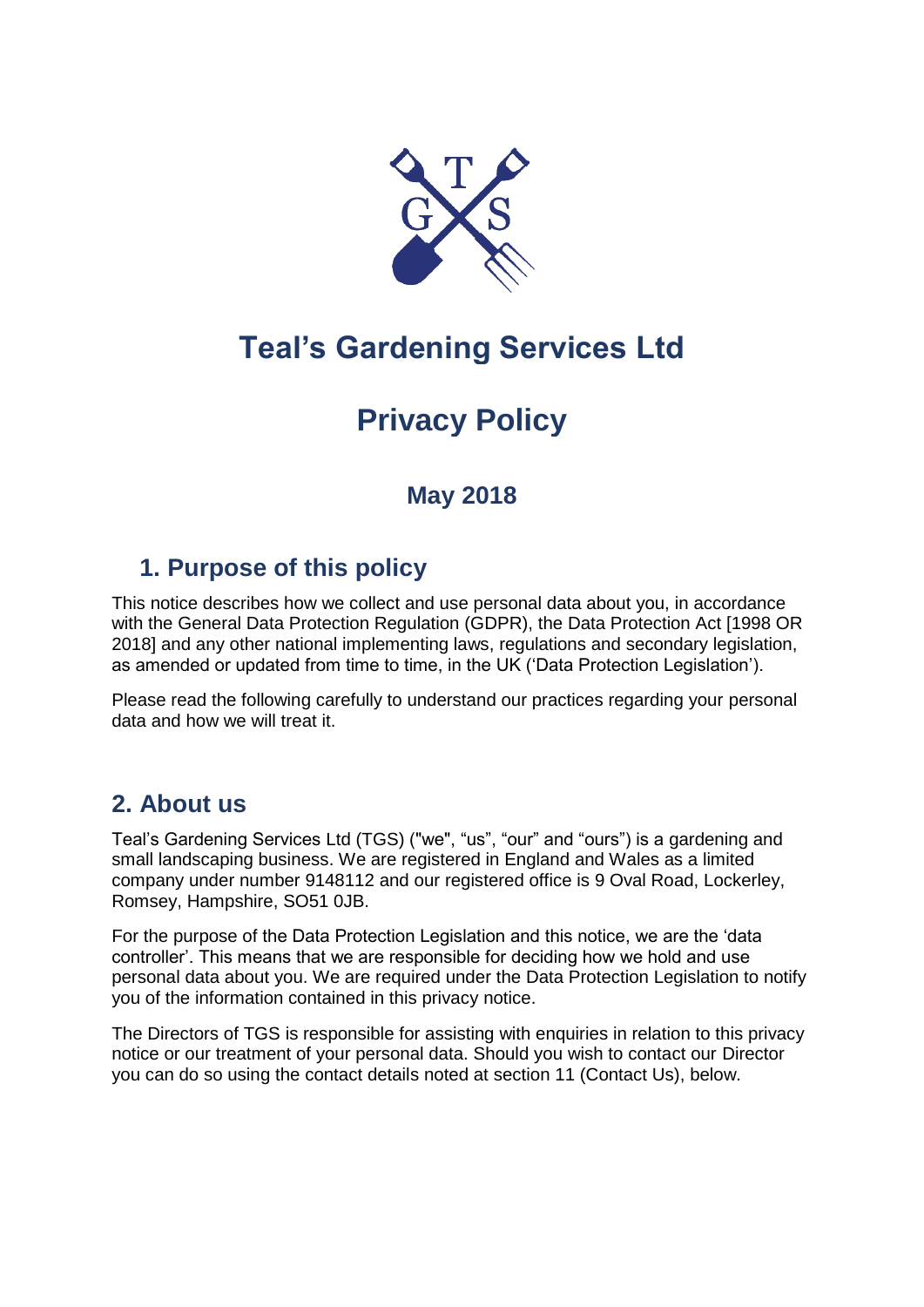### **3. How we may collect your personal data**

We obtain personal data about you, for example, when:

- you request a proposal from us in respect of the services we provide;
- you engage us to provide our services and also during the provision of those services;
- you visit our website, contact us by email, telephone, post or social media (for example when you have a query about our services); or
- from third parties (for example, if someone passes on your details to contact you with regards to our services)

# **4. The kind of information we hold about you**

The information we hold about you may include the following:

- your personal details (such as your name, address and contact details);
- details of contact we have had with you in relation to the provision, or the proposed provision of our services;
- details of any services you have received from us;
- our correspondence and communications with you;
- information about any complaints and enquiries you make to us:
- bank details and other relevant data given to us by you to enable payments to suppliers or processing employee's.

# **5. How we use personal data we hold about you**

We may process your personal data for purposes necessary for the performance of our contract with and to comply with our legal obligations.

We may process your personal data for the purposes necessary for the performance of our contract with our clients. This may include processing your personal data where you are an employee, subcontractor, supplier, or customer of our client.

We may process your personal data for the purposes of our own legitimate interests provided that those interests do not override any of your own interests, rights and freedoms which require the protection of personal data. This includes processing for marketing, business development, statistical and management purposes.

We may process your personal data for certain additional purposes with your consent, and in these limited circumstances where your consent is required for the processing of your personal data then you have the right to withdraw your consent to processing for such specific purposes.

Please note that we may process your personal data for more than one lawful basis depending on the specific purpose for which we are using your data.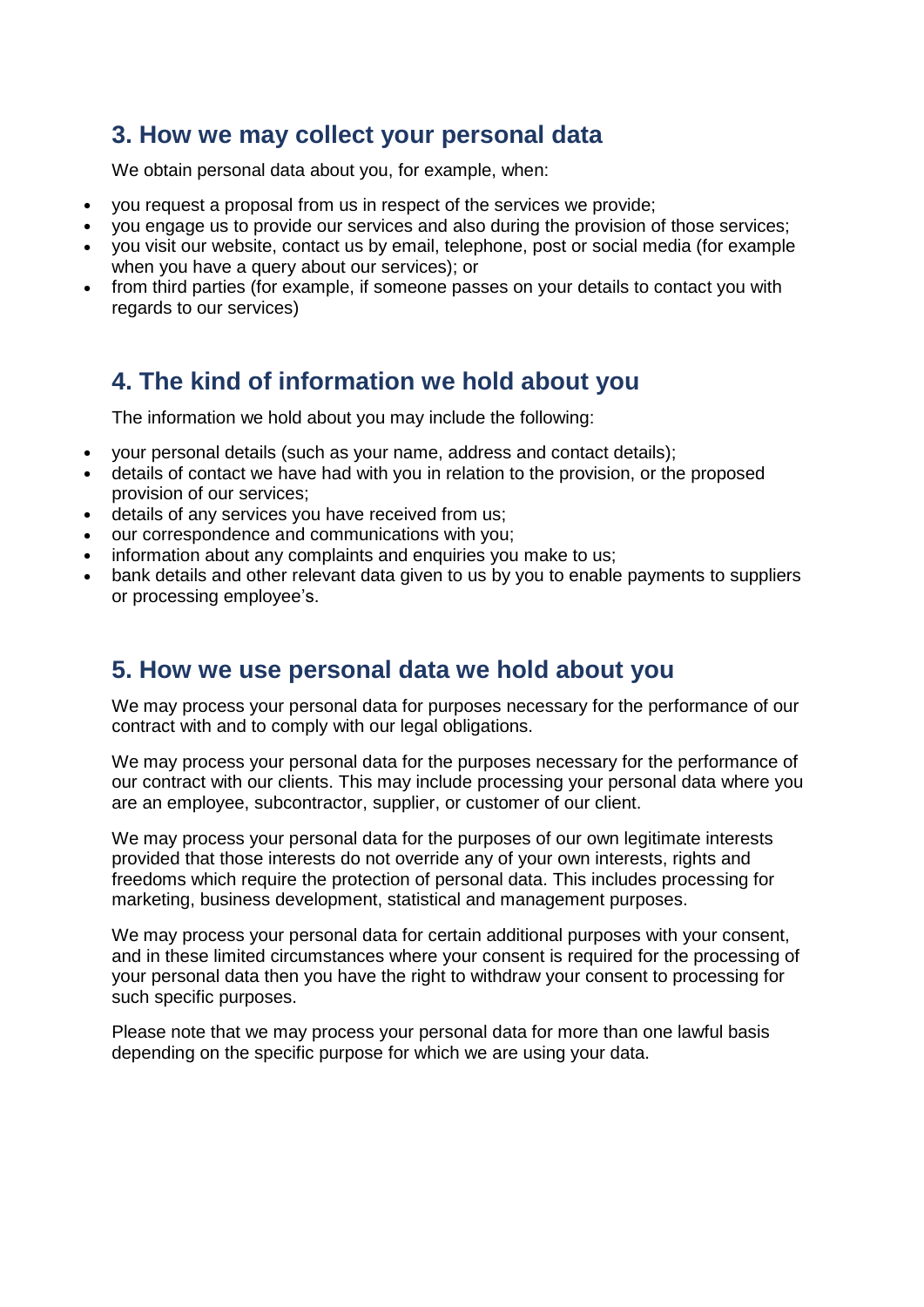#### **Situations in which we will use your personal data**

We may use your personal data in order to:

- carry out our obligations arising from any agreements entered into between you and us which will most usually be for the provision of our services;
- carry out our obligations arising from any agreements entered into between our clients and us (which will most usually be for the provision of our services) where you may be a subcontractor, supplier or customer of our client;
- provide you with information related to our services and our events and activities that you request from us or which we feel may interest you, provided you have consented to be contacted for such purposes;
- seek your thoughts and opinions on the services we provide; and
- notify you about any changes to our services.

In some circumstances we may anonymise or pseudonymise the personal data so that it can no longer be associated with you, in which case we may use it without further notice to you.

If you refuse to provide us with certain information when requested, we may not be able to perform the contract we have entered into with you. Alternatively, we may be unable to comply with our legal or regulatory obligations.

We may also process your personal data without your knowledge or consent, in accordance with this notice, where we are legally required or permitted to do so.

#### **Data Retention**

We will only retain your personal data for as long as is necessary to fulfil the purposes for which it is collected.

When assessing what retention period is appropriate for your personal data, we take into consideration:

- the requirements of our business and the services provided;
- any statutory or legal obligations;
- the purposes for which we originally collected the personal data:
- the lawful grounds on which we based our processing;
- the types of personal data we have collected:
- the amount and categories of your personal data; and
- whether the purpose of the processing could reasonably be fulfilled by other means.

#### **Change of purpose**

Where we need to use your personal data for another reason, other than for the purpose for which we collected it, we will only use your personal data where that reason is compatible with the original purpose.

Should it be necessary to use your personal data for a new purpose, we will notify you and communicate the legal basis which allows us to do so before starting any new processing.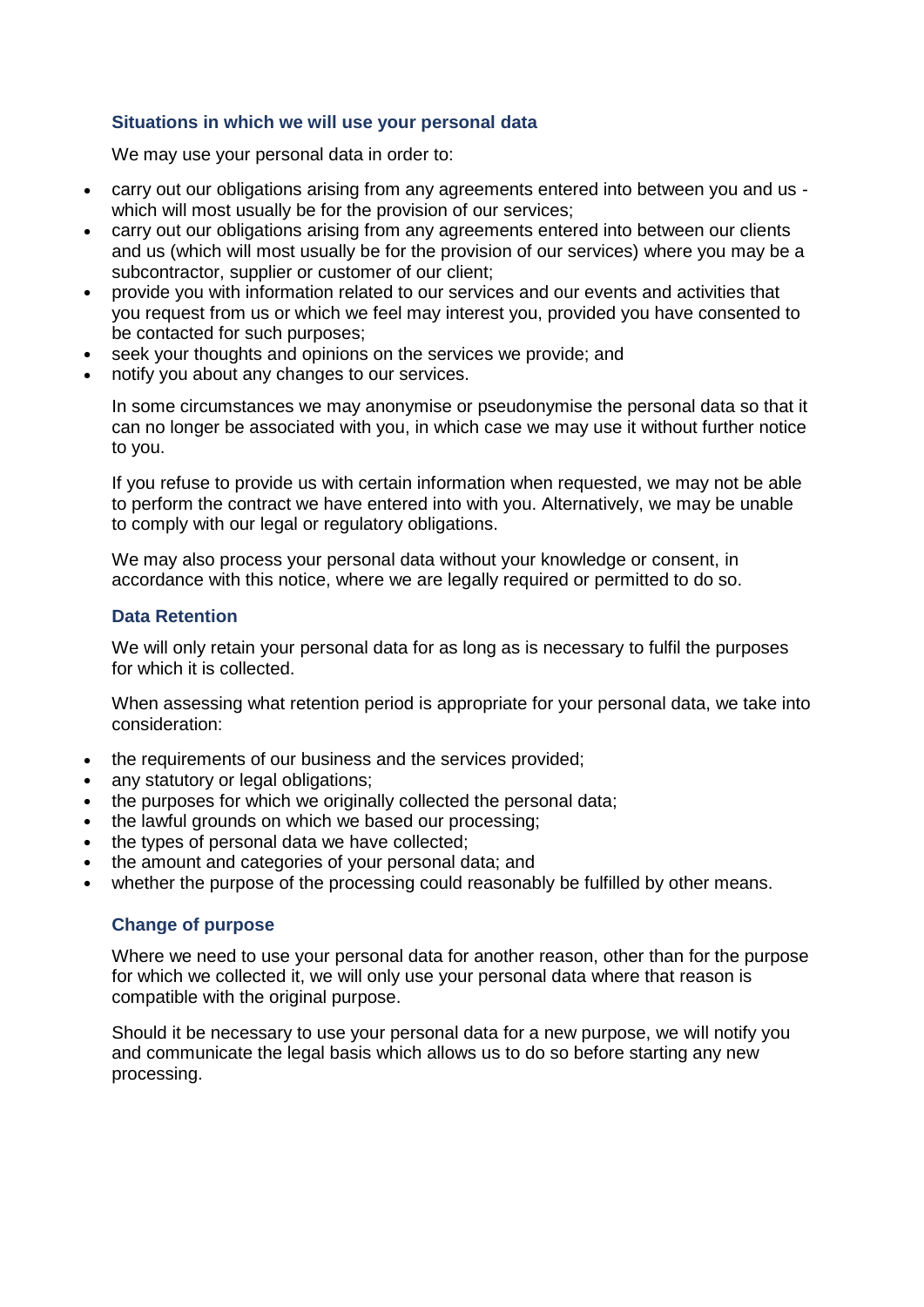# **6. Data Sharing**

#### **Why might you share my personal data with third parties?**

We will share your personal data with third parties where we are required by law, where it is necessary to administer the relationship between us or where we have another legitimate interest in doing so.

#### **Which third-party service providers process my personal data?**

"Third parties" includes third-party service providers. The following activities are carried out by third-party service providers: Supplier deliveries, sub-contractor and employees services (so they know where to work), IT (and cloud) services, administration services and payroll services.

All of our third-party service providers are required to take commercially reasonable and appropriate security measures to protect your personal data. We only permit our thirdparty service providers to process your personal data for specified purposes and in accordance with our instructions.

#### **What about other third parties?**

We may share your personal data with other third parties, for example in the context of the possible sale or restructuring of the business. We may also need to share your personal data with a regulator or to otherwise comply with the law.

### **7. Data security**

We have put in place commercially reasonable and appropriate security measures to prevent your personal data from being accidentally lost, used or accessed in an unauthorised way, altered or disclosed. In addition, we limit access to your personal data to those employees, agents, contractors and other third parties who have a business need to know. They will only process your personal data on our instructions and they are subject to a duty of confidentiality.

### **8. Rights of access, correction, erasure and restriction**

#### **Your duty to inform us of changes**

It is important that the personal data we hold about you is accurate and current. Should your personal information change, please notify us of any changes of which we need to be made aware by contacting us, using the contact details below.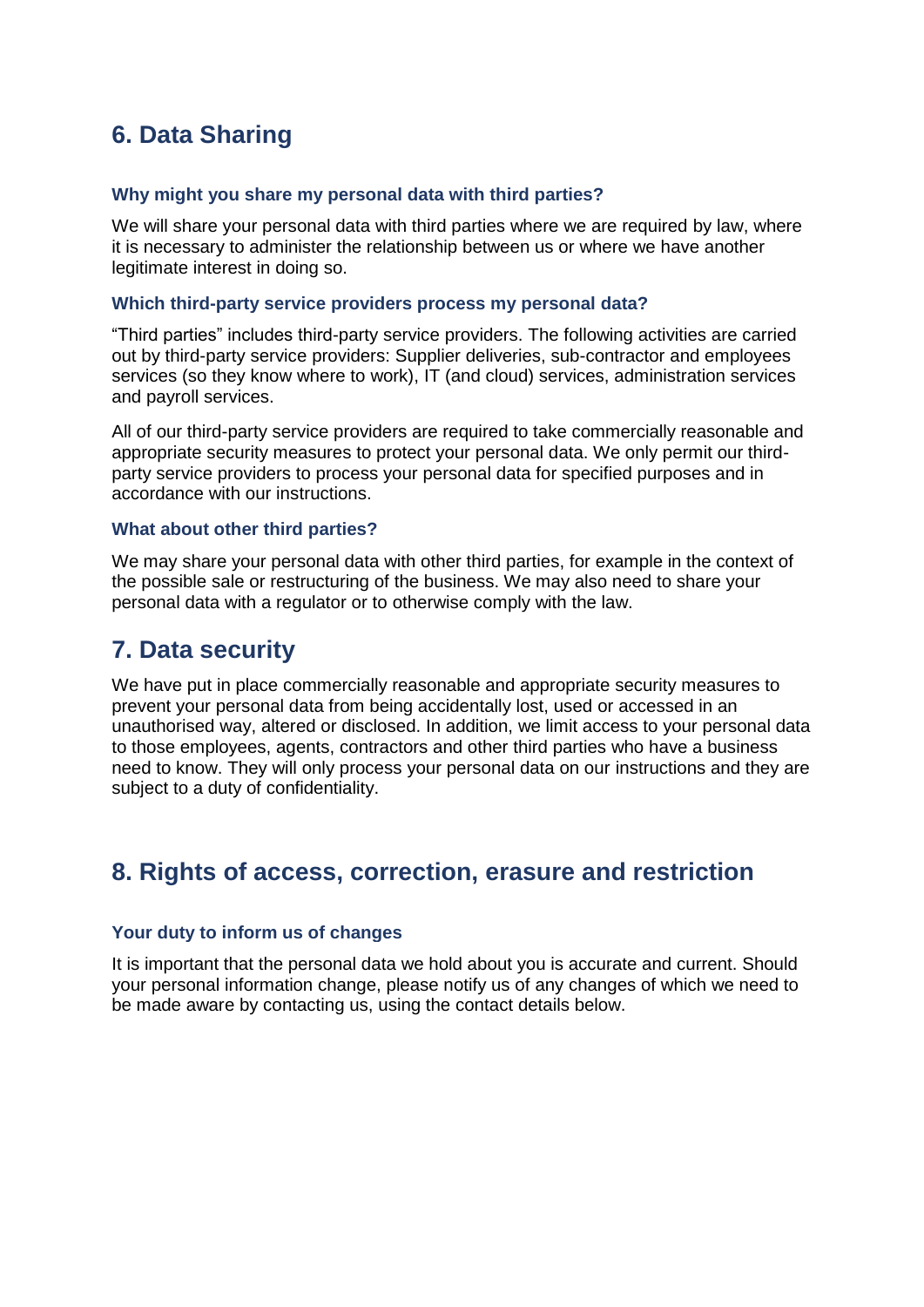#### **Your rights in connection with personal data**

Under certain circumstances, by law you have the right to:

- Request access to your personal data. This enables you to receive details of the personal data we hold about you and to check that we are processing it lawfully.
- Request correction of the personal data that we hold about you.
- Request erasure of your personal data. This enables you to ask us to delete or remove personal data where there is no good reason for us continuing to process it. You also have the right to ask us to delete or remove your personal data where you have exercised your right to object to processing (see below).
- Object to processing of your personal data where we are relying on a legitimate interest (or those of a third party) and there is something about your particular situation which makes you want to object to processing on this basis. You also have the right to object where we are processing your personal information for direct marketing purposes.
- Request the restriction of processing of your personal data. This enables you to ask us to suspend the processing of personal data about you, for example if you want us to establish its accuracy or the reason for processing it.
- Request the transfer of your personal data to you or another data controller if the processing is based on consent, carried out by automated means and this is technically feasible.

If you want to exercise any of the above rights, please email the Director of TGS at, [teal@tealsgardening.com.](mailto:teal@tealsgardening.com)

You will not have to pay a fee to access your personal data (or to exercise any of the other rights). However, we may charge a reasonable fee if your request for access is clearly unfounded or excessive. Alternatively, we may refuse to comply with the request in such circumstances.

We may need to request specific information from you to help us confirm your identity and ensure your right to access the information (or to exercise any of your other rights). This is another appropriate security measure to ensure that personal information is not disclosed to any person who has no right to receive it.

# **9. Right to withdraw consent**

In the limited circumstances where you may have provided your consent to the collection, processing, and transfer of your personal data for a specific purpose, you have the right to withdraw your consent for that specific processing at any time. To withdraw your consent, please email the Director of TGS at [teal@tealsgardening.com.](mailto:teal@tealsgardening.com)

Once we have received notification that you have withdrawn your consent, we will no longer process your personal information (personal data) for the purpose or purposes you originally agreed to, unless we have another legitimate basis for doing so in law.

# **10. Changes to this notice**

Any changes we may make to our privacy notice in the future will be updated on our website at [www.tealsgardening.com.](http://www.tealsgardening.com/)

This privacy notice was last updated on 25 May 2018.